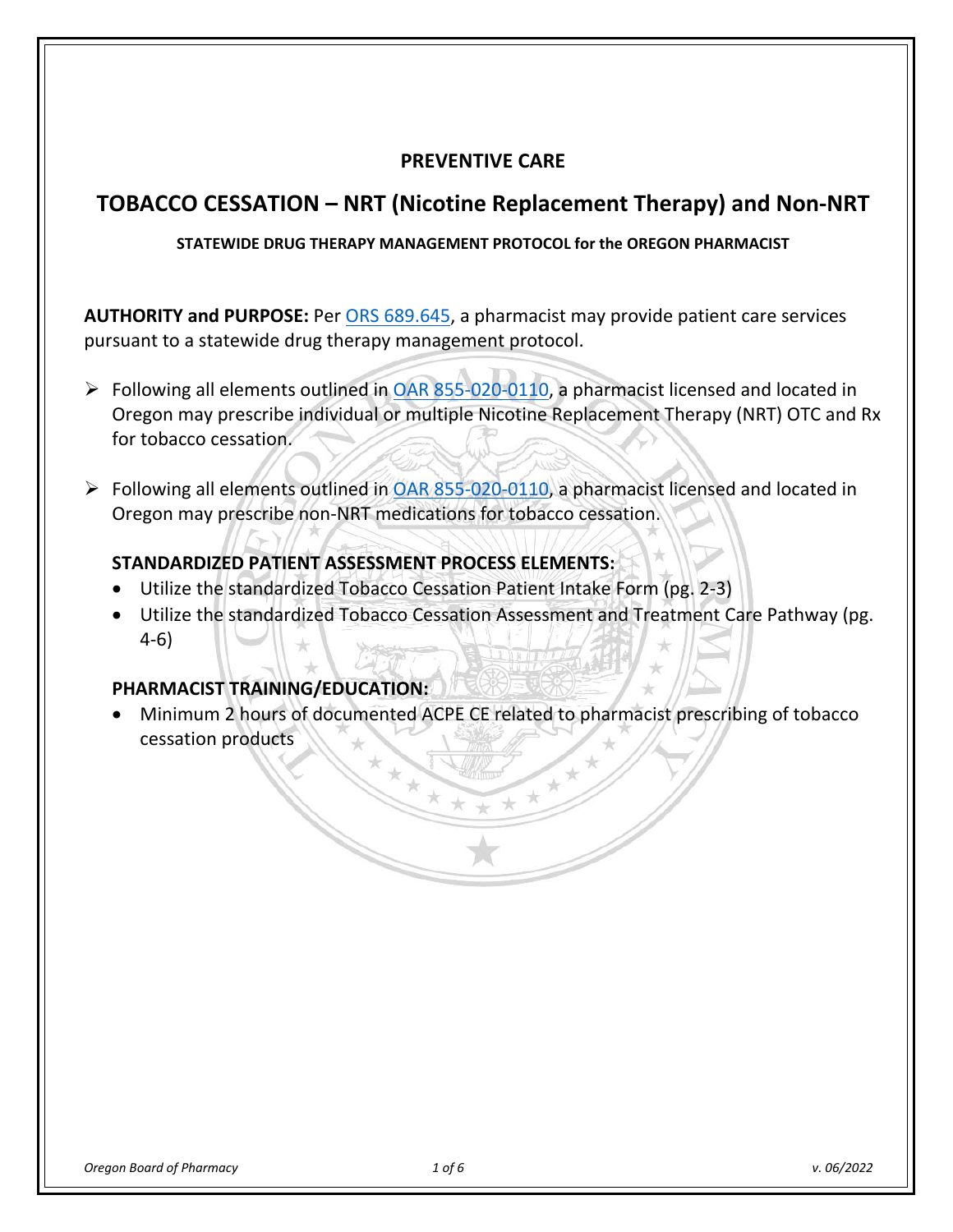### **Tobacco Cessation Self-Screening Patient Intake Form**

**(CONFIDENTIAL-Protected Health Information)**

| Date $\frac{1}{\sqrt{1-\frac{1}{2}}}\frac{1}{\sqrt{1-\frac{1}{2}}\sqrt{1-\frac{1}{2}}\sqrt{1-\frac{1}{2}}\sqrt{1-\frac{1}{2}}\sqrt{1-\frac{1}{2}}\sqrt{1-\frac{1}{2}}\sqrt{1-\frac{1}{2}}\sqrt{1-\frac{1}{2}}\sqrt{1-\frac{1}{2}}\sqrt{1-\frac{1}{2}}\sqrt{1-\frac{1}{2}}\sqrt{1-\frac{1}{2}}\sqrt{1-\frac{1}{2}}\sqrt{1-\frac{1}{2}}\sqrt{1-\frac{1}{2}}\sqrt{1-\frac{1}{2}}\sqrt{1-\frac{1}{2}}\sqrt{1-\frac{$ |                                              |
|------------------------------------------------------------------------------------------------------------------------------------------------------------------------------------------------------------------------------------------------------------------------------------------------------------------------------------------------------------------------------------------------------------------|----------------------------------------------|
| Legal Name and the state of the state of the state of the state of the state of the state of the state of the s                                                                                                                                                                                                                                                                                                  | Preferred Name                               |
| Sex Assigned at Birth (circle) M / F                                                                                                                                                                                                                                                                                                                                                                             | Gender Identification (circle) M / F / Other |
| Preferred Pronouns (circle) She/Her/Hers, He/Him/His, They/Them/Their, Ze/Hir/Hirs, Other                                                                                                                                                                                                                                                                                                                        |                                              |
|                                                                                                                                                                                                                                                                                                                                                                                                                  |                                              |
| Phone (<br><u> 1990 - Johann John Harry Harry Harry Harry Harry Harry Harry Harry Harry Harry Harry Harry Harry Harry Harry H</u>                                                                                                                                                                                                                                                                                |                                              |
| Healthcare Provider Name                                                                                                                                                                                                                                                                                                                                                                                         |                                              |
| Do you have health insurance? Yes / No                                                                                                                                                                                                                                                                                                                                                                           |                                              |
| Any allergies to medications? Yes / No                                                                                                                                                                                                                                                                                                                                                                           |                                              |
| Any allergies to foods (ex. menthol/soy)? Yes / No                                                                                                                                                                                                                                                                                                                                                               |                                              |
| List of medicine(s) you take:                                                                                                                                                                                                                                                                                                                                                                                    |                                              |
|                                                                                                                                                                                                                                                                                                                                                                                                                  |                                              |
|                                                                                                                                                                                                                                                                                                                                                                                                                  |                                              |
| Do you have a preferred tobacco cessation product you would like to use?                                                                                                                                                                                                                                                                                                                                         |                                              |
| Have you tried quitting smoking in the past? If so, please describe                                                                                                                                                                                                                                                                                                                                              |                                              |

What best describes how you have tried to stop smoking in the past?

- "Cold turkey"
- $\Box$  Tapering or slowly reducing the number of cigarettes you smoke a day
- Medicine
	- o Nicotine replacement (like patches, gum, inhalers, lozenges, etc.)
	- o Prescription medications (ex. bupropion [Zyban®, Wellbutrin®], varenicline [Chantix®])
- $\Box$  Other

### **Health and History Screen – Background Information:**

| 1. Are you under 18 years old?                                                                                          | $\Box$ Yes $\Box$ No  |
|-------------------------------------------------------------------------------------------------------------------------|-----------------------|
| 2. Are you pregnant, nursing, or planning on getting pregnant or nursing in the next 6                                  | □ Yes □ No □ Not sure |
| months?                                                                                                                 |                       |
| Are you currently using and trying to quit non-cigarette products (ex. Chewing tobacco,<br>vaping, e-cigarettes, Juul)? | $\Box$ Yes $\Box$ No  |

#### **Medical History:**

| 4.  | Have you ever had a heart attack, irregular heartbeat or angina, or chest pains in the past $\Box$ Yes $\Box$ No $\Box$ Not sure<br>two weeks? |                                      |
|-----|------------------------------------------------------------------------------------------------------------------------------------------------|--------------------------------------|
|     | Do you have stomach ulcers?                                                                                                                    | $\Box$ Yes $\Box$ No $\Box$ Not sure |
| 6.  | Do you wear dentures or have TMJ (temporomandibular joint disease)?                                                                            | $\Box$ Yes $\Box$ No $\Box$ Not sure |
|     | Do you have a chronic nasal disorder (ex. nasal polyps, sinusitis, rhinitis)?                                                                  | $\Box$ Yes $\Box$ No $\Box$ Not sure |
| -8. | Do you have asthma or another chronic lung disorder (ex. COPD, emphysema, chronic                                                              | $\Box$ Yes $\Box$ No $\Box$ Not sure |
|     | bronchitis)?                                                                                                                                   |                                      |

#### **Tobacco History:**

Blood Pressure Reading \_\_\_\_\_/\_\_\_\_\_\_ mmHg (\**Note: Must be taken by a pharmacist*)



**Stop here if patient and pharmacist are considering nicotine replacement therapy or blood pressure is ≥ 160/100 mmHg.** 



**If patient and pharmacist are considering non-nicotine replacement therapy (ex. varenicline or bupropion) and blood pressure is < 160/100mmHg continue to answer the questions below.**<br> **bupropion) and blood pressure is < 160/100mmHg continue to answer the questions below.**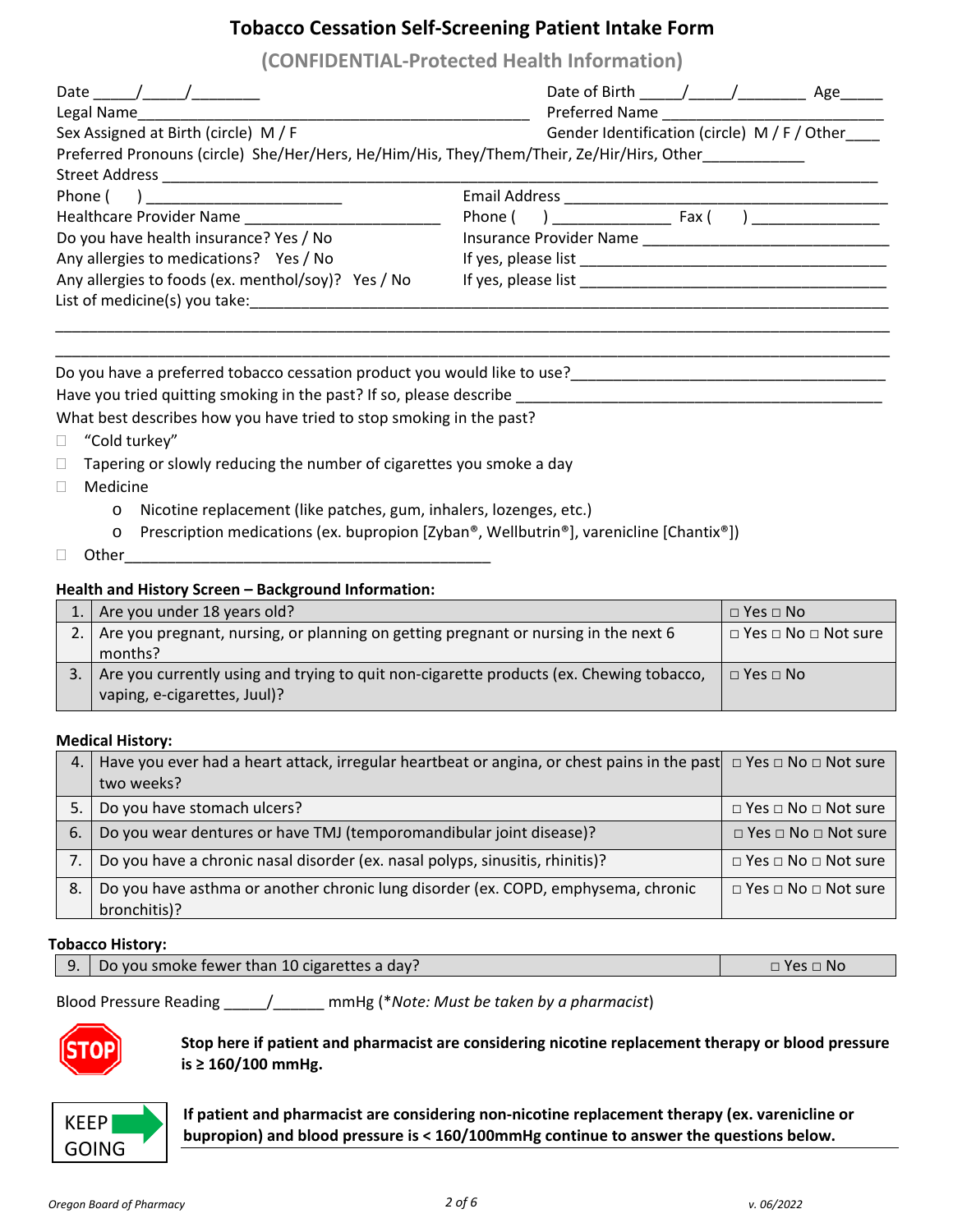# **Tobacco Cessation Self-Screening Patient Intake Form**

## **(CONFIDENTIAL-Protected Health Information)**

### **Medical History Continued:**

|      | 10. Have you ever had an eating disorder such as anorexia or bulimia?                        | $\Box$ Yes $\Box$ No $\Box$ Not sure |
|------|----------------------------------------------------------------------------------------------|--------------------------------------|
|      | 11. Have you ever had a seizure, convulsion, significant head trauma, brain surgery, history | $\Box$ Yes $\Box$ No $\Box$ Not sure |
|      | of stroke, or a diagnosis of epilepsy?                                                       |                                      |
|      | 12. Have you ever been diagnosed with chronic kidney disease?                                | $\Box$ Yes $\Box$ No $\Box$ Not sure |
|      | 13. Have you ever been diagnosed with liver disease?                                         | $\Box$ Yes $\Box$ No $\Box$ Not sure |
| 14.1 | Have you been diagnosed with or treated for a mental health illness in the past 2 years?     | $\Box$ Yes $\Box$ No $\Box$ Not sure |
|      | (ex. depression, anxiety, bipolar disorder, schizophrenia)?                                  |                                      |

#### **Medication History:**

| 15.1 | Do you take a monoamine oxidase inhibitor (MAOI) antidepressant?                    | $\Box$ Yes $\Box$ No $\Box$ Not sure |
|------|-------------------------------------------------------------------------------------|--------------------------------------|
|      | (ex. selegiline [Emsam®, Zelapar®], Phenelzine [Nardil®], Isocarboxazid [Marplan®], |                                      |
|      | Tranylcypromine [Parnate®], Rasagiline [Azilect®])                                  |                                      |
| 16.  | Do you take linezolid?                                                              | $\Box$ Yes $\Box$ No $\Box$ Not sure |
| 17.1 | Do you use alcohol or have you recently stopped taking sedatives?                   | D Yes □ No □ Not sure                |
|      | (ex. Benzodiazepines)                                                               |                                      |

### **The Patient Health Questionnaire 2 (PHQ 2):**

| Over the last 2 weeks, how often have you been<br>bothered by any of the following problems? | <b>Not At All</b> | <b>Several Days</b> | <b>More Than</b><br><b>Half the Days</b> | <b>Nearly Every Day</b> |
|----------------------------------------------------------------------------------------------|-------------------|---------------------|------------------------------------------|-------------------------|
| Little interest or pleasure in doing things                                                  |                   |                     |                                          |                         |
| Feeling down, depressed or hopeless                                                          |                   |                     |                                          |                         |

#### **Suicide Screening:**

| Over the last 2 weeks, how often have you had     |  |  |
|---------------------------------------------------|--|--|
| thoughts that you would be better off dead, or    |  |  |
| have you hurt yourself or had thoughts of hurting |  |  |
| yourself in some way?                             |  |  |
|                                                   |  |  |

Patient Signature Date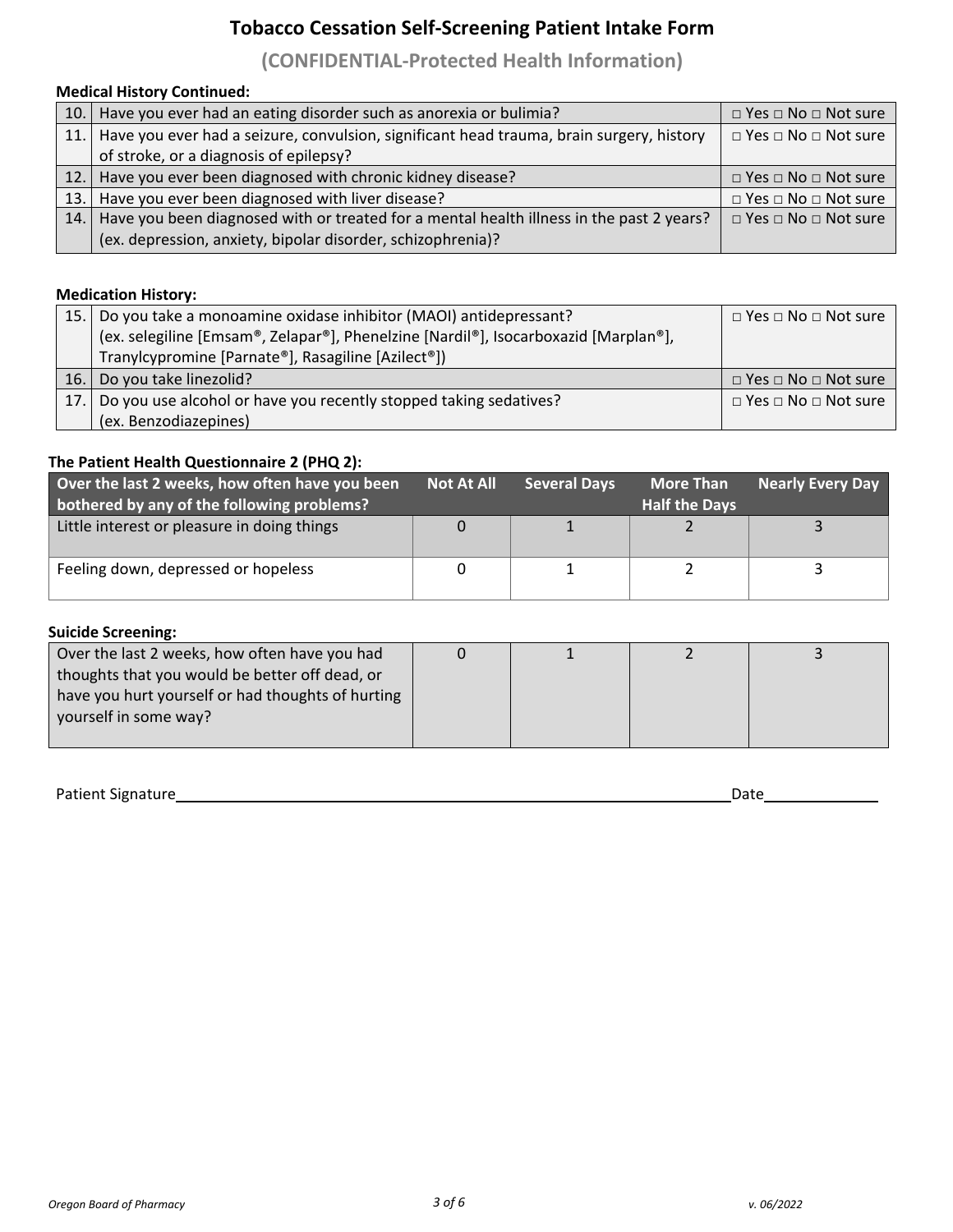|                                                                                                                                                                                                                                                         | <b>Tobacco Cessation Assessment &amp; Treatment Care Pathway</b>                                                                                                                                                                                                                                                                                       |                                     |                                      |                                                                                                                                          |                |                                                                                                                                                         |
|---------------------------------------------------------------------------------------------------------------------------------------------------------------------------------------------------------------------------------------------------------|--------------------------------------------------------------------------------------------------------------------------------------------------------------------------------------------------------------------------------------------------------------------------------------------------------------------------------------------------------|-------------------------------------|--------------------------------------|------------------------------------------------------------------------------------------------------------------------------------------|----------------|---------------------------------------------------------------------------------------------------------------------------------------------------------|
| STEP 1: Health and History Screen Part 1<br><b>Review Tobacco Cessation Patient</b><br>Questionnaire (Questions 1 -2)                                                                                                                                   | No = No Contraindicating<br>Conditions.<br>Continue to step 2                                                                                                                                                                                                                                                                                          |                                     | Conditions.                          | Yes/Not sure = Contraindicating                                                                                                          | Refer          | Refer to PCP and/or<br>Oregon Quit Line 1-<br>800-QUIT-NOW                                                                                              |
| <b>STEP 2: Health and History Screen Part 2</b><br><b>Review Tobacco Cessation Patient</b><br>Questionnaire (Question 3)                                                                                                                                | <b>Smoking Cigarettes.</b><br>Continue to step 3                                                                                                                                                                                                                                                                                                       |                                     | Yes to question 3                    | Refer                                                                                                                                    |                | Refer to Oregon Quit Line<br>1-800-QUIT-NOW to receive<br>counseling and NRT                                                                            |
| <b>STEP 3: Blood Pressure Screen</b><br>Take and document patient's current blood pressure. (Note: RPh<br>may choose to take a second reading if initial is high)                                                                                       |                                                                                                                                                                                                                                                                                                                                                        | BP < 160/100.<br>Continue to step 4 |                                      | $BP \ge 160/100$                                                                                                                         | Refer          | Refer to PCP AND<br>Oregon Quit Line<br>1-800-QUIT-NOW                                                                                                  |
| <b>STEP 4: Medical History</b><br>Nicotine Replacement Therapy<br>Questions (Questions 4-5)                                                                                                                                                             | No, to question 4 and 5.<br>Continue to step 5                                                                                                                                                                                                                                                                                                         |                                     | Yes, to question<br>$4$ and/or 5     |                                                                                                                                          | Refer          | Refer to PCP AND<br>Oregon Quit Line<br>1-800-QUIT-NOW                                                                                                  |
| <b>STEP 5: Medical History</b><br>Nicotine Replacement Therapy Questions (Questions 6-8)<br>Question 6 = if Yes, avoid using nicotine gum<br>Question 7 = if Yes, avoid using nicotine nasal spray<br>Question 8 = if Yes, avoid using nicotine inhaler | NRT*                                                                                                                                                                                                                                                                                                                                                   |                                     | If patient wants NRT, prescribe      |                                                                                                                                          |                | If patient wants bupropion or<br>varenicline, continue to step 6.                                                                                       |
| • Combination NRT is preferred<br>Prescribing<br>NRT*(pg.6):<br>(Nicotine patch + Acute NRT)                                                                                                                                                            | • Acute NRT = Nicotine gum, Nicotine lozenge,<br>Nicotine nasal spray, Nicotine inhaler                                                                                                                                                                                                                                                                |                                     |                                      | <b>Tobacco History (Question 9 on questionnaire)</b>                                                                                     |                | If Yes to smoking =10 cigs/day, start with nicotine patch 14mg/day<br If No to smoking > 10 cigs/day start with nicotine patch 21mg/day                 |
| <b>STEP 6: Medical History</b><br>Bupropion and varenicline screening<br>Questions 10-14                                                                                                                                                                | Consider NRT* if yes to any question from 10-14<br>a) If yes to any question $\rightarrow$ avoid bupropion.<br>If patient still wants bupropion, refer.<br>b) If yes to any questions from 12-14 $\rightarrow$ avoid varenicline.<br>If patient still wants varenicline, refer.<br>If patient answered no to questions $10 - 14$ , continue to step 7. |                                     |                                      |                                                                                                                                          | Refer<br>Refer | Refer to PCP AND<br>Oregon Quit Line<br>1-800-QUIT-NOW;<br>NRT* can be<br>considered                                                                    |
|                                                                                                                                                                                                                                                         | If patient answered no to questions 12-14, but yes to question 10 and/or<br>11, AND wants varenicline (but not bupropion), skip to step 8                                                                                                                                                                                                              |                                     |                                      |                                                                                                                                          |                |                                                                                                                                                         |
| <b>STEP 7: Medication History</b><br>Questions 15-17 on questionnaire.                                                                                                                                                                                  | If patient answered<br>no to questions 15-17, 15-17 $\rightarrow$ Avoid bupropion.<br>review depression<br>screening step 8.                                                                                                                                                                                                                           |                                     | depression screening step 8.         | If patient answered yes to any question from<br>- Refer if patient still wants bupropion.<br>- If patient wants varenicline, continue to | Refer          | Refer to PCP if patient<br>wants bupropion;<br>NRT* can be<br>considered                                                                                |
| <b>STEP 8: The Patient Health</b><br>Questionnaire 2 (PHQ 2): Depression<br>Screening                                                                                                                                                                   | Score < 3 on PHQ2.<br>Review Suicide Screening in Avoid bupropion and varenicline, refer to<br>step 9.                                                                                                                                                                                                                                                 |                                     | Score $\geq$ 3 on PHQ.               | PCP for treatment. NRT* can be offered.                                                                                                  | Refer          | Refer to PCP;<br>NRT* can be<br>considered                                                                                                              |
| <b>STEP 9: Suicide Screening</b>                                                                                                                                                                                                                        | Score of 0 on suicide<br>screening.<br>May prescribe bupropion or <b>Immediate</b> referral to PCP.<br>varenicline.                                                                                                                                                                                                                                    |                                     | Score $\geq 1$ on suicide screening. | Refer                                                                                                                                    |                | Call PCP office to notify them of<br>positive suicide screening and<br>determine next steps. After<br>hours, refer to suicide hotline<br>1-800-273-8255 |
| <b>Prescribing Bupropion:</b>                                                                                                                                                                                                                           |                                                                                                                                                                                                                                                                                                                                                        |                                     |                                      | <b>Prescribing Varenicline:</b>                                                                                                          |                |                                                                                                                                                         |
| 150mg SR daily for 3 days then 150mg SR twice daily for 8 weeks or 0.5mg daily for 3 days then 0.5mg twice daily for 4 days then 1mg<br>longer. Quit day after day 7.<br>Consider combining with Nicotine patch or Nicotine lozenge or                  |                                                                                                                                                                                                                                                                                                                                                        |                                     |                                      | quit date up to 35 days after initiation of varenicline.                                                                                 |                | twice daily for 12 to 24 weeks. Quit day after day 7 or alternatively                                                                                   |
| Nicotine gum for increased efficacy.*<br>For patients who do not tolerate titration to the full dose, consider<br>continuing 150mg once daily as the lower dose has shown efficacy.                                                                     |                                                                                                                                                                                                                                                                                                                                                        |                                     | medications as first line therapy.   |                                                                                                                                          |                | Generally not used in combination with other smoking cessation                                                                                          |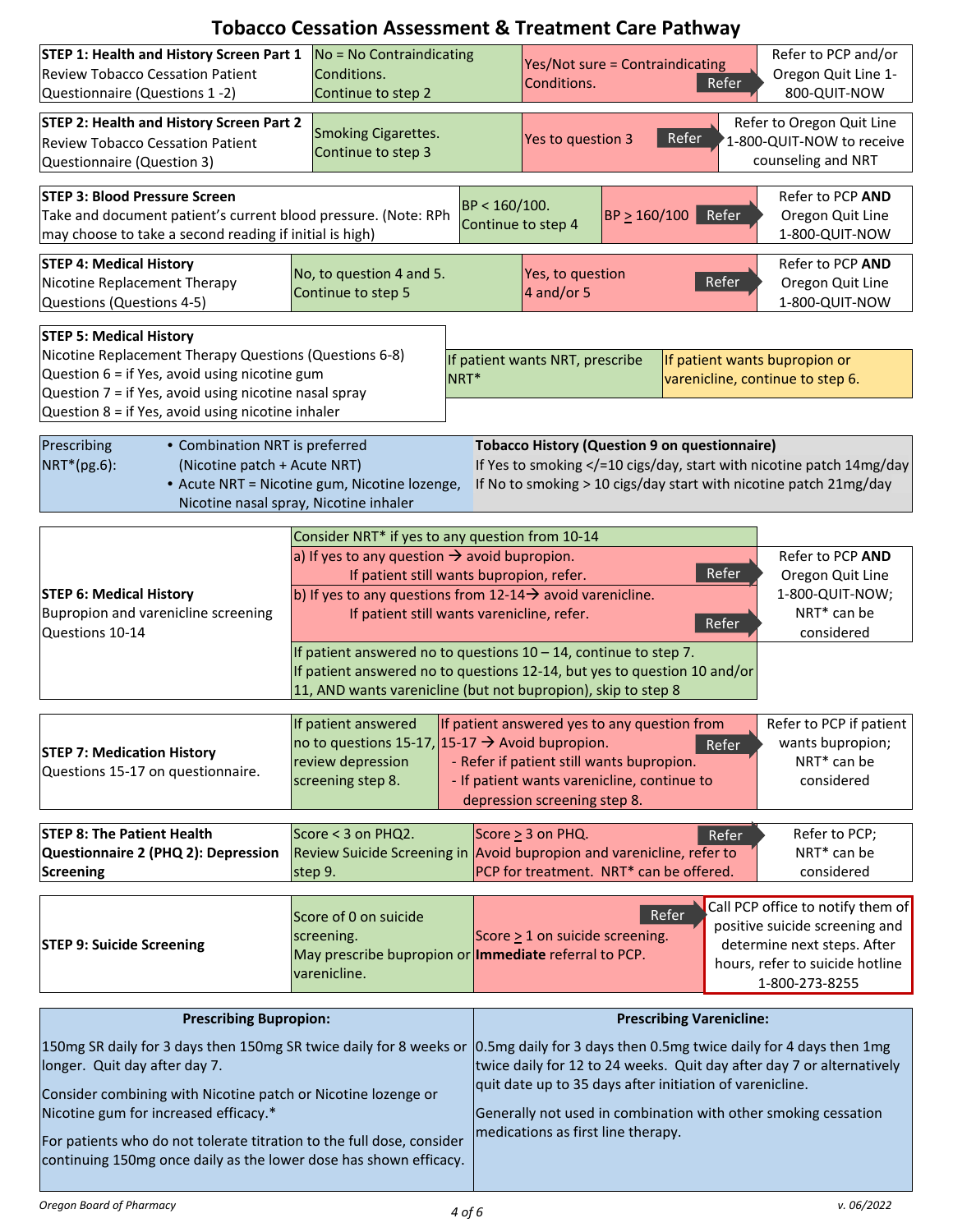## **Tobacco Cessation Assessment & Treatment Care Pathway**

#### **\*Nicotine Replacement Dosing:**

|                         | Dose                                                                                                                                                                                                                              |
|-------------------------|-----------------------------------------------------------------------------------------------------------------------------------------------------------------------------------------------------------------------------------|
| <b>Long Acting NRT</b>  |                                                                                                                                                                                                                                   |
| <b>Nicotine Patches</b> | • Patients smoking >10 cigarettes/day: begin with 21mg/day for 6 weeks, followed by 14mg/day for 2<br>weeks, finish with 7mg/day for 2 weeks                                                                                      |
|                         | • Patients smoking < 10 cigarettes/day: begin with 14mg/day for 6 weeks, followed by 7mg/day for 2<br>weeks                                                                                                                       |
|                         | . Note: Adjustment may be required during initial treatment (move to higher dose if experiencing<br>withdrawal symptoms; lower dose if side effects are experienced).                                                             |
| <b>Acute NRT</b>        |                                                                                                                                                                                                                                   |
| Nicotine Gum            | • Chew 1 piece of gum when urge to smoke occurs. If strong or frequent cravings are present after 1<br>piece of gum, may use a second piece within the hour (do not continuously use one piece after the<br>other).               |
|                         | . Patients who smoke their first cigarette within 30 minutes of waking should use the 4 mg strength;<br>otherwise the 2 mg strength is recommended.                                                                               |
|                         | . Use according to the following 12-week dosing schedule:                                                                                                                                                                         |
|                         | o Weeks 1 to 6: Chew 1 piece of gum every 1 to 2 hours (maximum: 24 pieces/day); if using nicotine<br>gum alone without nicotine patches, to increase chances of quitting, chew at least 9 pieces/day<br>during the first 6 weeks |
|                         | o Weeks 7 to 9: Chew 1 piece of gum every 2 to 4 hours (maximum: 24 pieces/day)                                                                                                                                                   |
|                         | o Weeks 10 to 12: Chew 1 piece of gum every 4 to 8 hours (maximum: 24 pieces/day)                                                                                                                                                 |
| Nicotine Lozenges       | • 1 lozenge when urge to smoke occurs; do not use more than 1 lozenge at a time                                                                                                                                                   |
|                         | . Patients who smoke their first cigarette within 30 minutes of waking should use the 4 mg strength;                                                                                                                              |
|                         | otherwise the 2 mg strength is recommended.                                                                                                                                                                                       |
|                         | . Use according to the following 12-week dosing schedule:                                                                                                                                                                         |
|                         | o Weeks 1 to 6: 1 lozenge every 1 to 2 hours (maximum: 5 lozenges every 6 hours; 20 lozenges/day);                                                                                                                                |
|                         | if using nicotine lozenges alone without nicotine patches, to increase chances of quitting, use at                                                                                                                                |
|                         | least 9 lozenges/day during the first 6 weeks                                                                                                                                                                                     |
|                         | o Weeks 7 to 9: 1 lozenge every 2 to 4 hours (maximum: 5 lozenges every 6 hours; 20 lozenges/day)                                                                                                                                 |
|                         | o Weeks 10 to 12: 1 lozenge every 4 to 8 hours (maximum: 5 lozenges every 6 hours; 20                                                                                                                                             |
|                         | lozenges/day)                                                                                                                                                                                                                     |
| Nicotine Inhaler        | · Initial treatment: 6 to 16 cartridges/day for up to 12 weeks; maximum: 16 cartridges/day                                                                                                                                        |
|                         | • Use beyond 6 months is not recommended (has not been studied). If patient is unable to stop smoking                                                                                                                             |
|                         | by the fourth week of therapy, consider discontinuation.                                                                                                                                                                          |
|                         | . Discontinuation of therapy: After initial treatment, gradually reduce daily dose over 6 to 12 weeks.                                                                                                                            |
|                         | Some patients may not require gradual reduction of dosage and may stop treatment abruptly.                                                                                                                                        |
| Nicotine Nasal Spray    | • Initial: 1 to 2 doses/hour (each dose [2 sprays, one in each nostril] contains 1 mg of nicotine)                                                                                                                                |
|                         | • Adjust dose as needed based on patient response; do not exceed more than 5 doses (10 sprays) per                                                                                                                                |
|                         | hour [maximum: 40 mg/day (80 sprays)] or 3 months of treatment                                                                                                                                                                    |
|                         | • If using nicotine nasal spray alone without nicotine patches, for best results, use at least the                                                                                                                                |
|                         | recommended minimum of 8 doses per day (less is likely to be effective).                                                                                                                                                          |
|                         | • Use beyond 6 months is not recommended (has not been studied). If patient is unable to stop smoking                                                                                                                             |
|                         | by the fourth week of therapy, consider discontinuation.                                                                                                                                                                          |
|                         | . Discontinuation of therapy: Discontinue over 4 to 6 weeks. Some patients may not require gradual                                                                                                                                |
|                         | reduction of dosage and may stop treatment abruptly.                                                                                                                                                                              |

Oregon licensed pharmacist must adhere to Prescribing Parameters, when issuing any prescription for tobacco cessation.

### PRESCRIBING PARAMETERS:

- 1st prescription(s) up to 30 days
- Maximum duration = 12 weeks
- Maximum frequency = 2x in a rolling 12-month period

#### TREATMENT CARE PLAN:

• Documented follow-up: within 7-21 days, phone consultation permitted